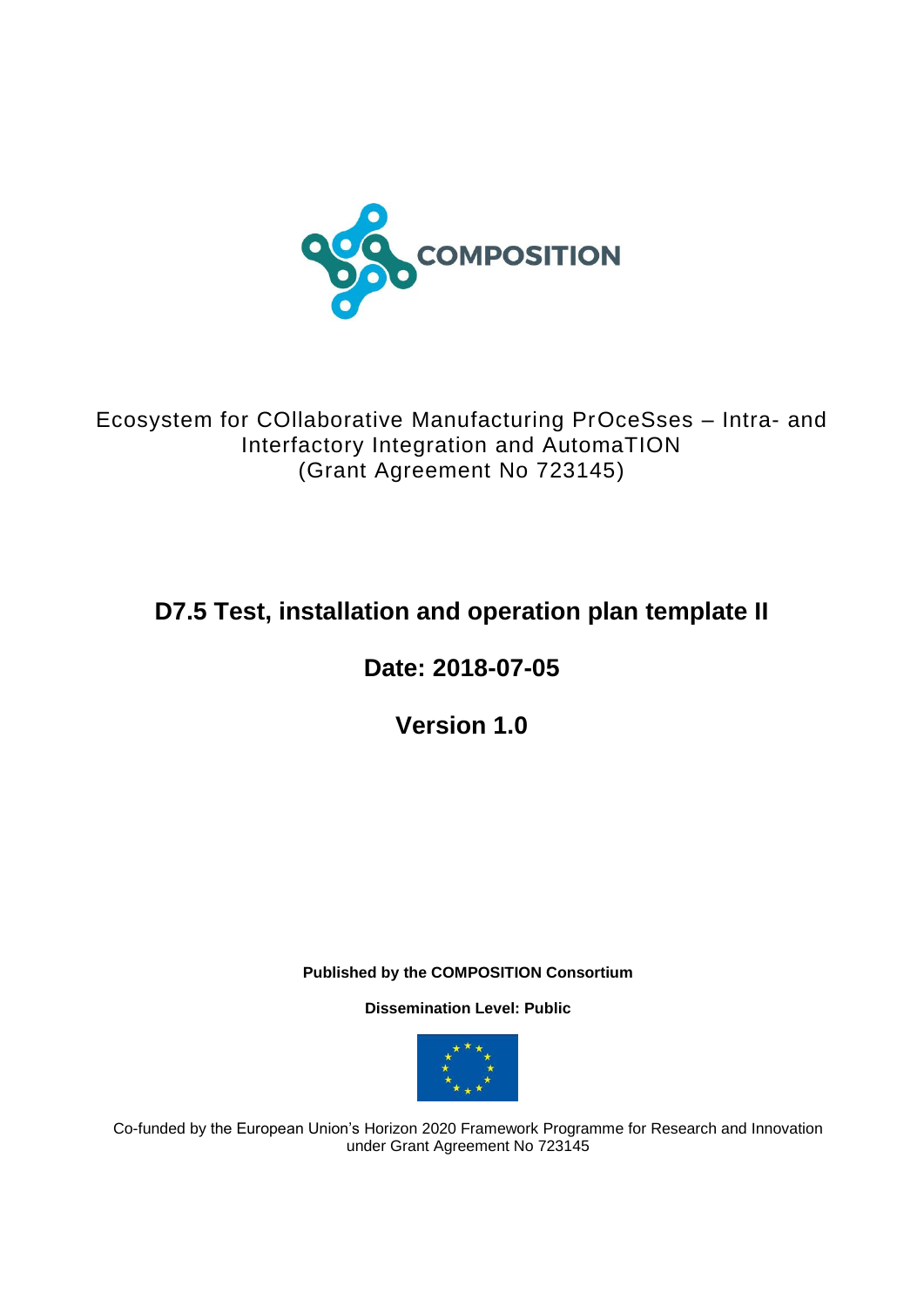## **Document control page**

| Document file:           | D7.5 Test, installation and Operation Plan Template II_V1.0.docx                                                |
|--------------------------|-----------------------------------------------------------------------------------------------------------------|
| <b>Document version:</b> | 1.0                                                                                                             |
| Document owner:          | TNI-UCC                                                                                                         |
| Work package:            | WP7 – Integration of Internal and External Elements                                                             |
| Task:                    | T7.2 - Integration and Test Planning                                                                            |
| Deliverable type:        | R                                                                                                               |
| Document status:         | $\boxtimes$ Approved by the document owner for internal review<br>$\boxtimes$ Approved for submission to the EC |

#### **Document history:**

| <b>Version</b> | Author(s)                                         | <b>Date</b> | Summary of changes made                              |
|----------------|---------------------------------------------------|-------------|------------------------------------------------------|
| 0.1            | Peter Haigh, TNI-UCC<br>Alexandros Nizamis, CERTH | 14/06/2018  | <b>Draft for Review</b>                              |
| 0.2            | Peter Haigh                                       | 21/06/2018  | Updated with after review by Nacho<br>González, ATOS |
| 1.0            | Peter Haigh                                       | 05/07/2018  | <b>Final Version</b>                                 |
|                |                                                   |             |                                                      |
|                |                                                   |             |                                                      |

#### **Internal review history:**

| <b>Reviewed by</b>    | <b>Date</b> | <b>Summary of comments</b> |
|-----------------------|-------------|----------------------------|
| Nacho González, ATOS  | 20/06/2018  | Minor Edits                |
| Peter Rosengren, CNET | 04/07/2018  | Minor Edits                |

## **Legal Notice**

The information in this document is subject to change without notice.

The Members of the COMPOSITION Consortium make no warranty of any kind with regard to this document, including, but not limited to, the implied warranties of merchantability and fitness for a particular purpose. The Members of the COMPOSITION Consortium shall not be held liable for errors contained herein or direct, indirect, special, incidental or consequential damages in connection with the furnishing, performance, or use of this material.

Possible inaccuracies of information are under the responsibility of the project. This report reflects solely the views of its authors. The European Commission is not liable for any use that may be made of the information contained therein.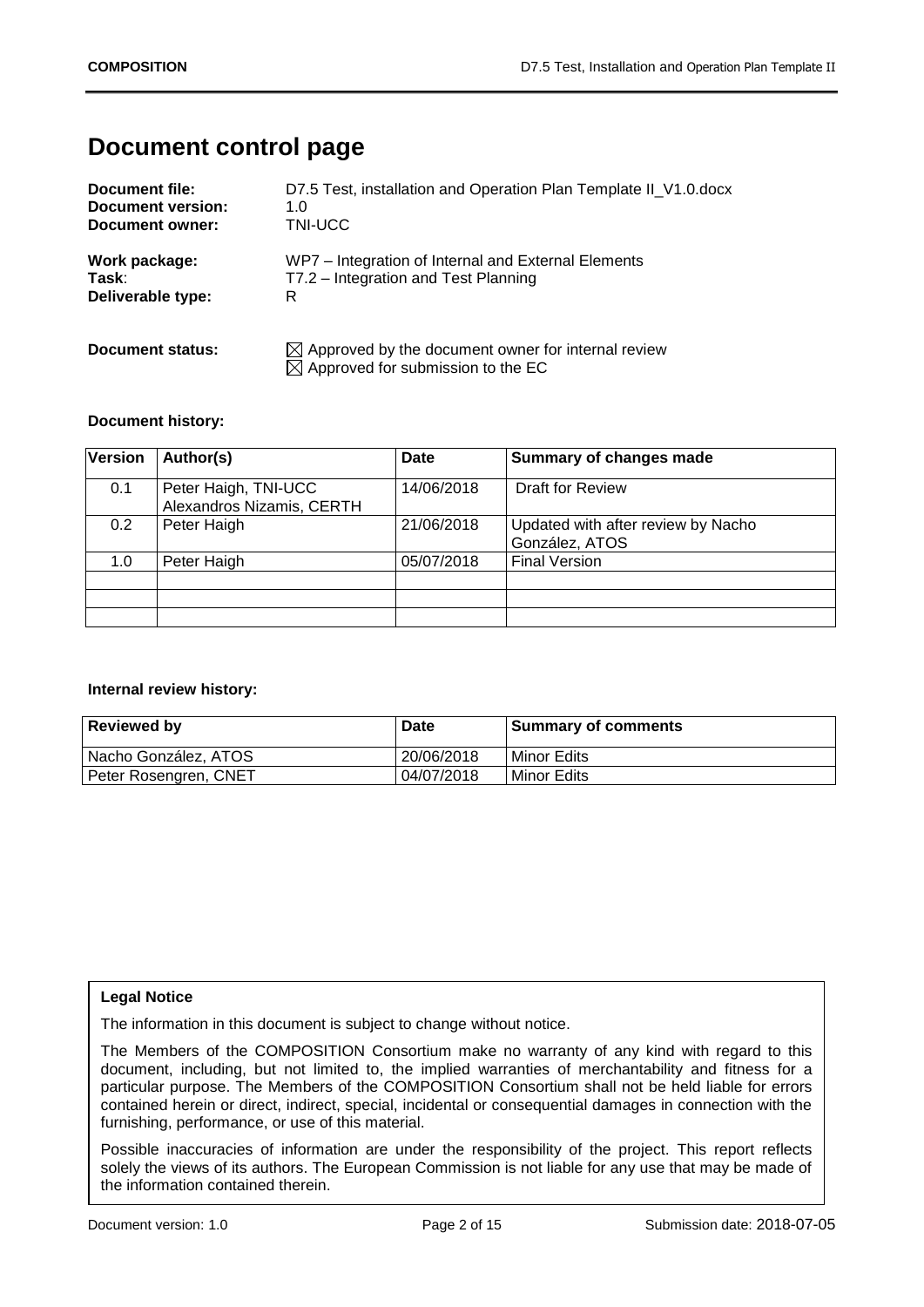## Index:

| 1                       |      |  |
|-------------------------|------|--|
| $\mathbf{2}$            |      |  |
|                         |      |  |
|                         |      |  |
|                         |      |  |
| 3                       |      |  |
|                         |      |  |
|                         |      |  |
|                         |      |  |
|                         |      |  |
|                         |      |  |
|                         |      |  |
|                         |      |  |
|                         |      |  |
|                         | 3.10 |  |
|                         | 3.11 |  |
| $\overline{\mathbf{4}}$ |      |  |
|                         |      |  |
|                         |      |  |
|                         |      |  |
|                         |      |  |
|                         |      |  |
| 5                       |      |  |
|                         |      |  |
|                         |      |  |
|                         |      |  |
|                         |      |  |
| 6                       |      |  |
|                         |      |  |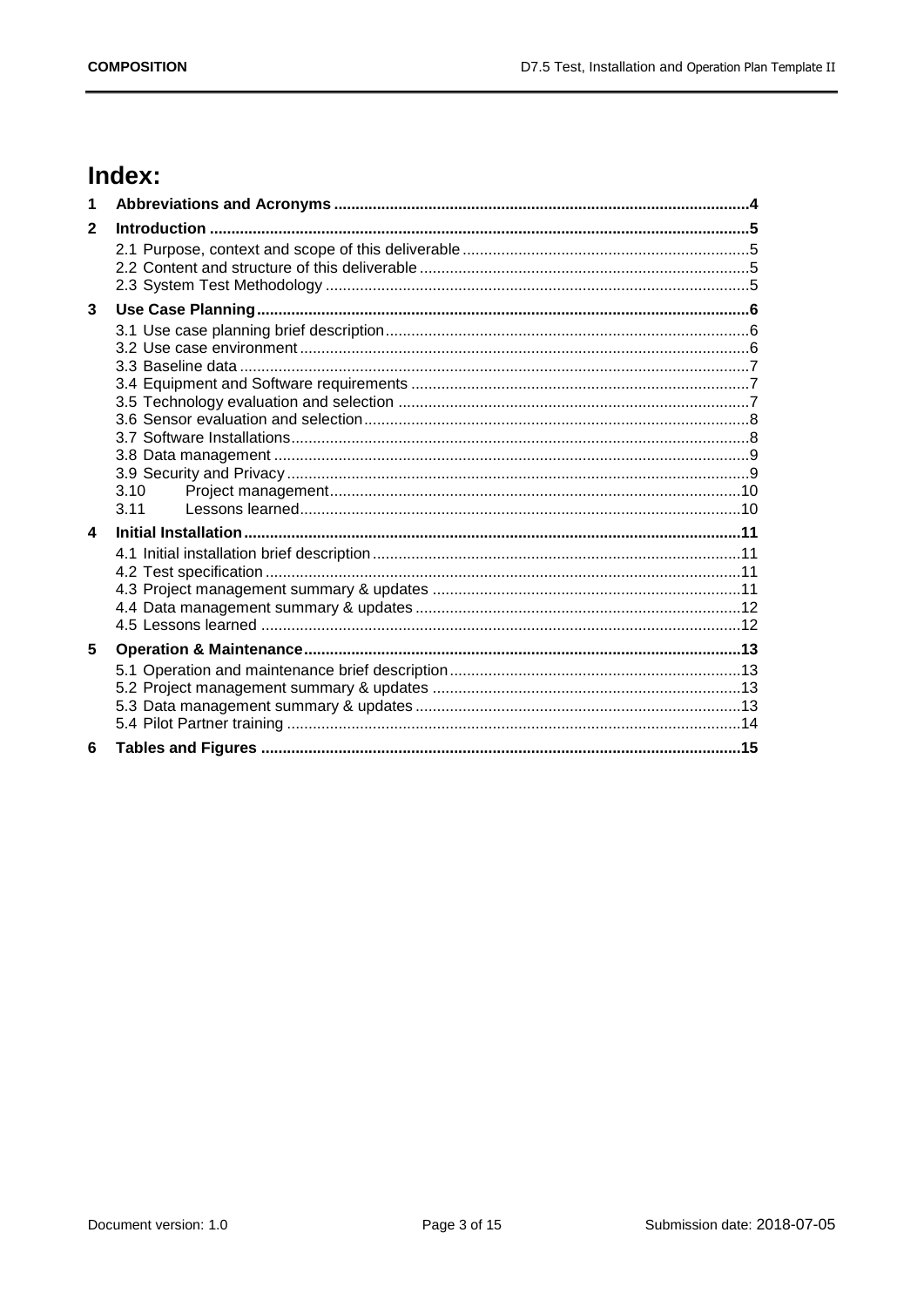## <span id="page-3-0"></span>**1 Abbreviations and Acronyms**

| <b>Acronym</b> | <b>Meaning</b>                           |
|----------------|------------------------------------------|
| <b>DSS</b>     | <b>Decision Support System</b>           |
| <b>IIMS</b>    | Integrated Information Management System |
| M2M            | Machine to Machine                       |
| HMI            | Human Machine Interface                  |
| GA             | <b>Grant Agreement</b>                   |
| <b>SW</b>      | Software                                 |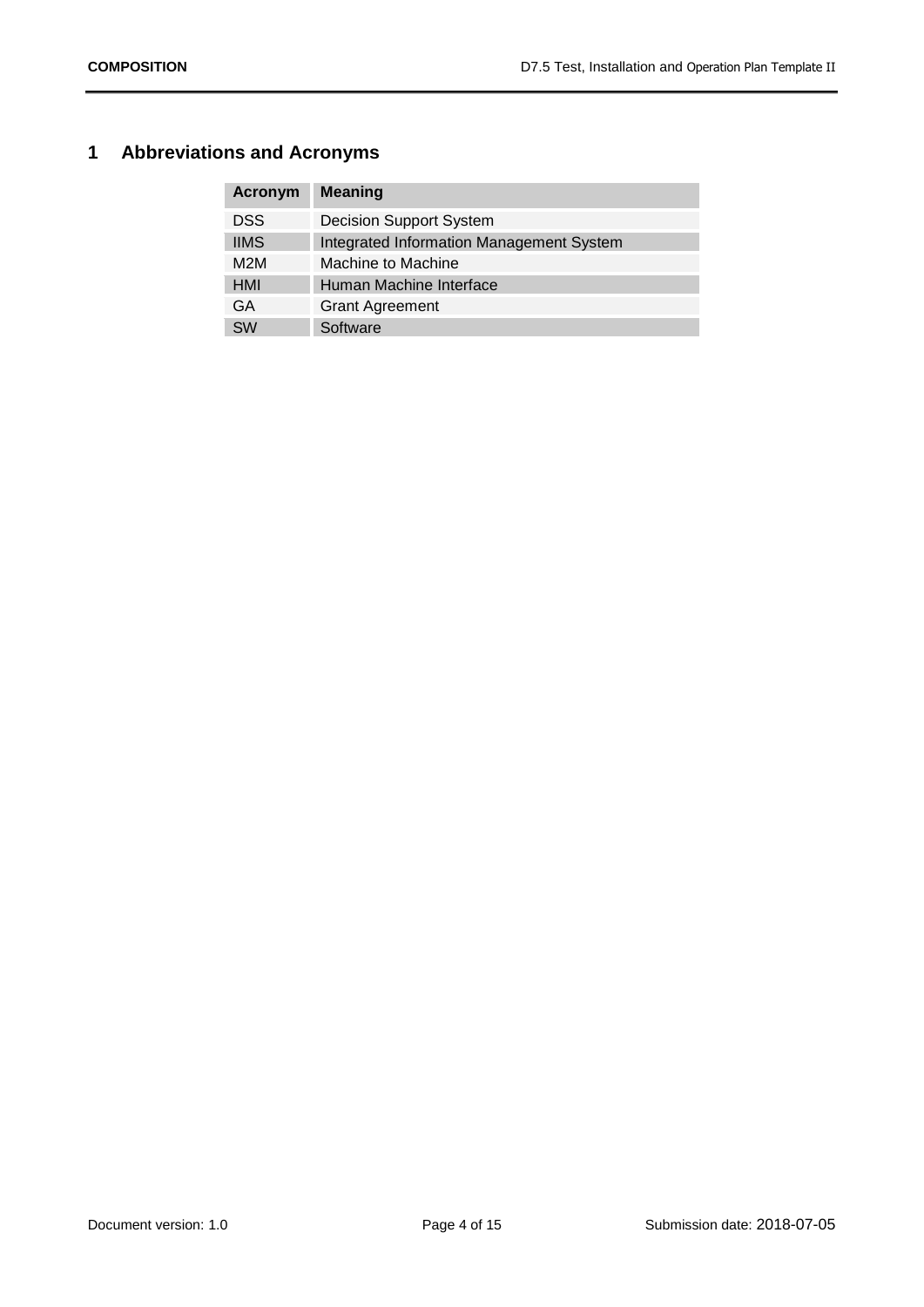## <span id="page-4-0"></span>**2 Introduction**

The purpose of this document is to provide a preliminary test, installation and operation plan for each of the defined use cases. This document builds on deliverable 7.4 (Test, Installation and Operation Plan Template II), drawing on the experiences of the users of this document to make further enhancements.

#### <span id="page-4-1"></span>**2.1 Purpose, context and scope of this deliverable**

As outlined in the program of work the technology components developed in COMPOSITION will be assessed for integration for each of the defined use cases. This deliverable comprises a template test, installation and evaluation plan to be developed for each use case. Factors such as re-configurability, scalability and interoperability will be taken into account for both real time monitoring and conditional monitoring by the COMPOSITION IIMS system. Whilst done concurrently with WP8 the activity will start as early as possible at a small 'lab-scale' level to combine, test, debug and stabilise parts of the system in a carefully controlled and intensely monitored deployment.

#### <span id="page-4-2"></span>**2.2 Content and structure of this deliverable**

The deliverable in broken down into three components:

- 1. **Use case planning** will include details of the use case, technology components, data management and project management information.
- 2. **Initial installation** describes the scope and goals of the early stage use case deployment.
- 3. **Operation and maintenance** will include pertinent information relating to the ongoing operation and periodic maintenance required for each of the use case platform technologies.

#### <span id="page-4-3"></span>**2.3 System Test Methodology**

A standard testing strategy will be followed depending on the deployment type (hardware and software) in partner labs initially and then at industry sites. These tests will include automated, manual, and exploratory tests to efficiently reduce risk and tighten release cycles. Tests come in several flavors:

- **Unit tests** validate the smallest components of the system, ensuring they handle known input and outputs correctly. Unit test individual classes in your application to verify they work correctly.
- **Integration tests** exercise an entire subsystem and ensure that a set of components work together.
- **Functional tests** verify end-to-end scenarios that your users will engage in.
- **Verification and Validation Testing** primarily for the software elements of the project. It is the checking that the software system meets specifications and that it fulfils its intended purpose. It may also be referred to as software quality control. It is normally the responsibility of software testers as part of the software development lifecycle. In simple terms, software verification is: "Assuming we should build X, does our software achieve its goals without any bugs or gaps?"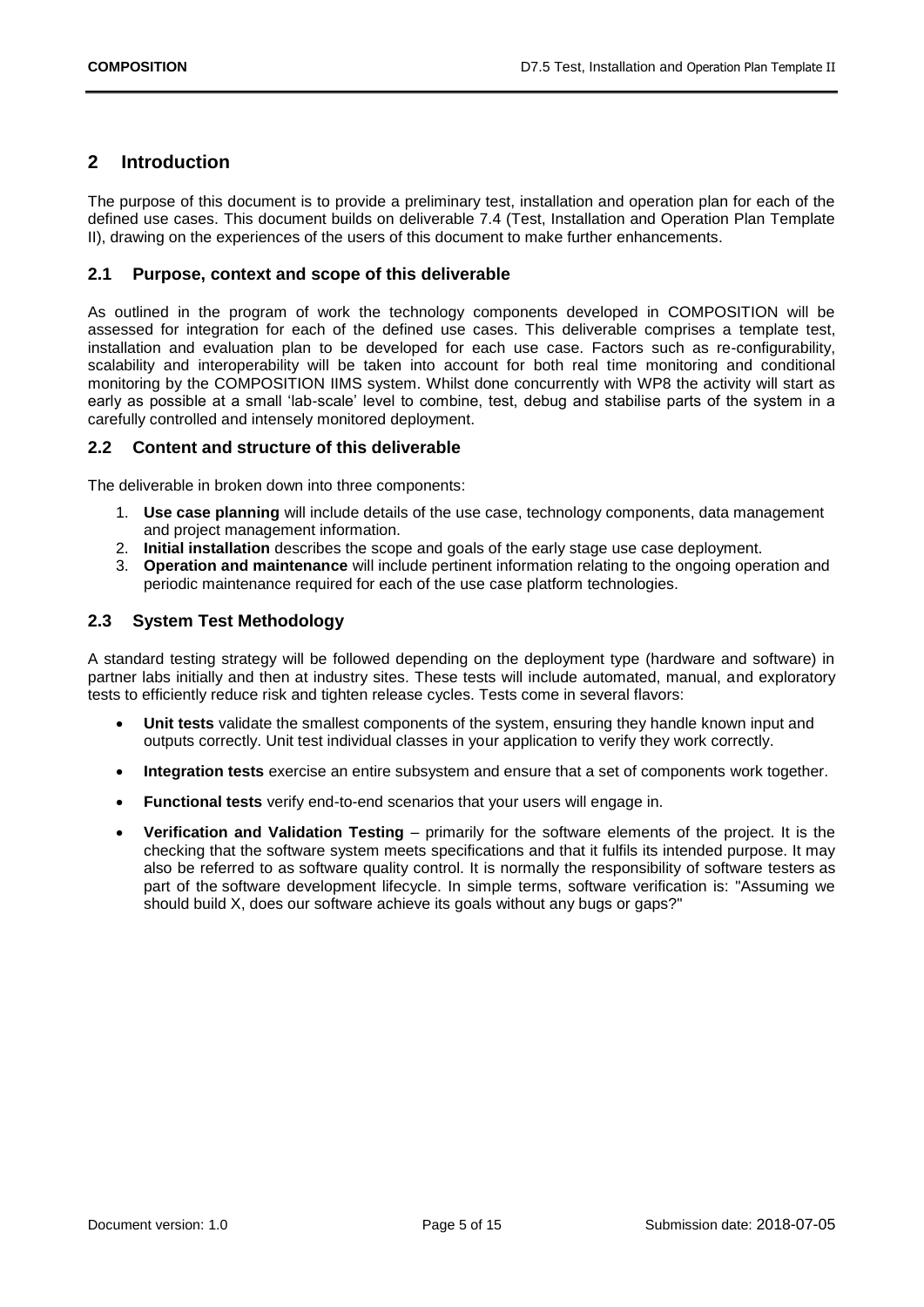## <span id="page-5-0"></span>**3 Use Case Planning**

## <span id="page-5-1"></span>**3.1 Use case planning brief description**

Provide a brief description of the use case.

#### **Table 1: Use Case Planning Brief Description**

<span id="page-5-4"></span>

| No. | <b>Item Description</b>      | <b>Inputs / Comments</b> |
|-----|------------------------------|--------------------------|
|     | Use case no.                 |                          |
| 2   | Use case deployment location |                          |
| -3. | Use case description         |                          |

## <span id="page-5-2"></span>**3.2 Use case environment**

Provide details of the use case environment including requirements not limited to factors such as:

#### **Table 2: Use Case Environment**

<span id="page-5-5"></span><span id="page-5-3"></span>

| No. | <b>Item Description</b>                                                                                           | <b>Inputs / Comments</b> |
|-----|-------------------------------------------------------------------------------------------------------------------|--------------------------|
| 1.  | Undertake a site survey of deployment                                                                             |                          |
|     | Floorplan diagrams with measurements<br>$\overline{\phantom{a}}$                                                  |                          |
|     | Identify major equipment<br>$\blacksquare$                                                                        |                          |
|     | Identify<br>restrictions<br>any<br>radio<br>0f<br>$\overline{\phantom{a}}$<br>transmissions or equipment allowed. |                          |
|     | Power sources<br>$\overline{\phantom{a}}$                                                                         |                          |
| 2   | Review of existing software framework                                                                             |                          |
|     | Internet access points and<br>firewall<br>$\blacksquare$<br>restrictions                                          |                          |
| 3   | Robustness check completed?                                                                                       |                          |
|     | Extreme environmental conditions                                                                                  |                          |
|     | <b>RF</b> robustness<br>$\blacksquare$                                                                            |                          |
| 4.  | Interference                                                                                                      |                          |
|     | Identify interferences sources<br>$\overline{\phantom{a}}$                                                        |                          |
|     | Interference mitigation plan<br>$\blacksquare$                                                                    |                          |
| 5.  | Scalability                                                                                                       |                          |
|     | State boundaries<br>$\overline{\phantom{a}}$                                                                      |                          |
| 6.  | Ambient energies                                                                                                  |                          |
| 7.  | Environmental (temperature, ingress,<br>weather, noise, etc.)                                                     |                          |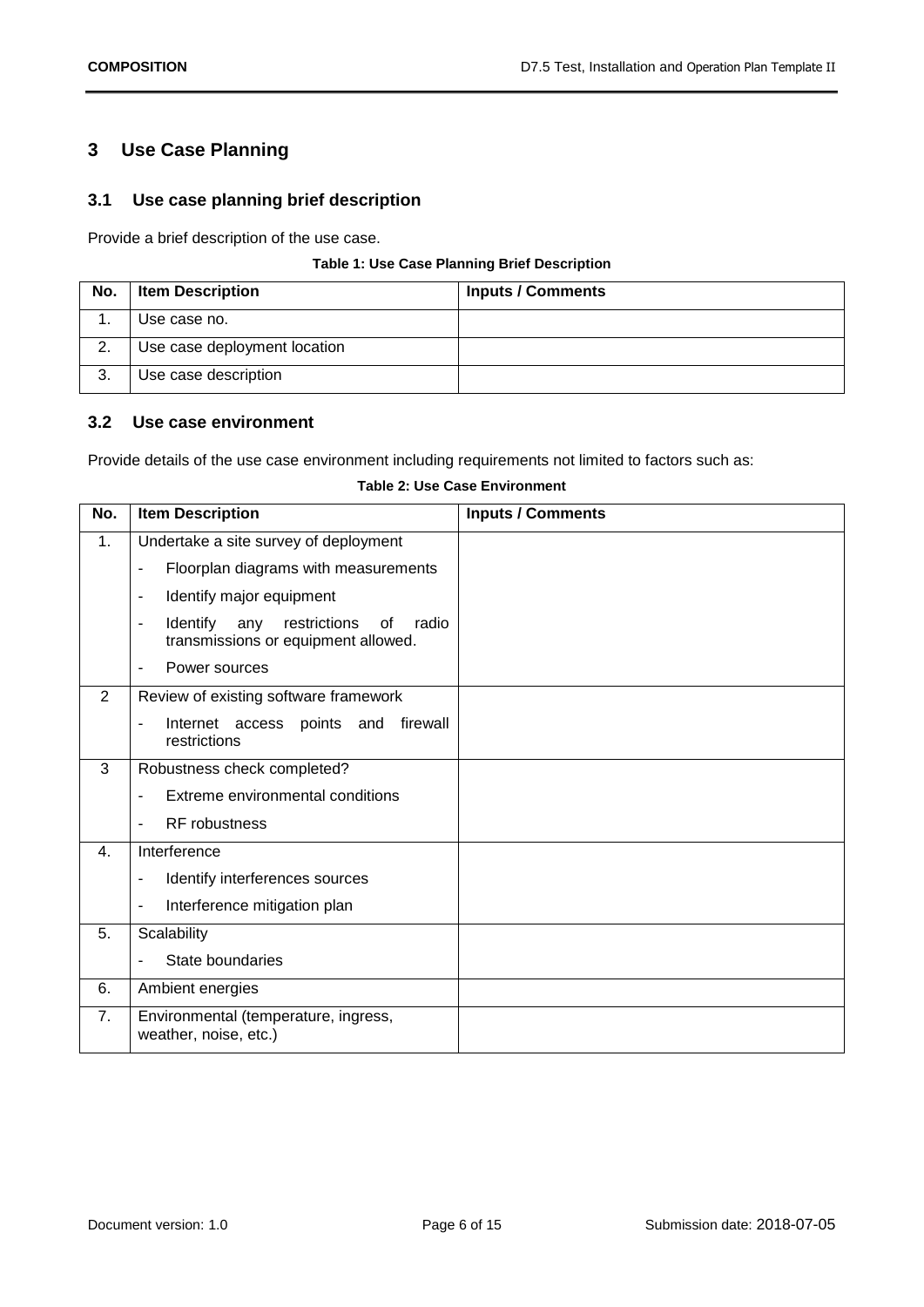## **3.3 Baseline data**

<span id="page-6-2"></span>

| No. | <b>Item Description</b>                                                                                                      | <b>Inputs / Comments</b> |
|-----|------------------------------------------------------------------------------------------------------------------------------|--------------------------|
| 1.  | Baseline data already available                                                                                              |                          |
| 2.  | Baseline data needed                                                                                                         |                          |
| 3.  | Investigations and plans to capture baseline<br>data                                                                         |                          |
| 4.  | Integration with use case -<br>who will manage,<br>۰<br>how data is stored, integrated, validated,<br>$\blacksquare$<br>etc. |                          |
| 5.  | Inter-operability considerations                                                                                             |                          |
| 6.  | Other comments (e.g. data fusion, links with<br>models (planning and real-time) and DSS)                                     |                          |

#### **Table 3: Baseline Data**

## <span id="page-6-0"></span>**3.4 Equipment and Software requirements**

#### **Table 4: Equipment and Software Requirements**

<span id="page-6-3"></span>

| No. | <b>Item Description</b>                                                                                          | <b>Inputs / Comments</b> |
|-----|------------------------------------------------------------------------------------------------------------------|--------------------------|
| 1.  | Any new equipment needed for initial and full<br>installations, infrastructure, testing, data<br>capturing, etc. |                          |
| 2.  | Software development tools being used for<br>the debugging of the software during<br>implementation.             |                          |
| 3.  | Number and type of sensors, interfaces,<br>gateways, storage devices, etc. Who will<br>purchase & install these? |                          |

## <span id="page-6-1"></span>**3.5 Technology evaluation and selection**

Provide information on technology evaluation and selection for the use case in question including elements such as:

|  | Table 5: Technology Evaluation and Selection |  |  |  |
|--|----------------------------------------------|--|--|--|
|--|----------------------------------------------|--|--|--|

<span id="page-6-4"></span>

| No. | <b>Item Description</b>                                                            | <b>Inputs / Comments</b> |
|-----|------------------------------------------------------------------------------------|--------------------------|
| 1.  | Sensor technology to be employed                                                   |                          |
|     | Include trade off analysis<br>۰                                                    |                          |
|     | Show alignment to requirements<br>۰                                                |                          |
| 2.  | wireless communication to<br>Wired &<br>be<br>employed.                            |                          |
|     | Include data transfer requirements and<br>۰<br>suitability of protocol to support. |                          |
| 3.  | M2M & HMI                                                                          |                          |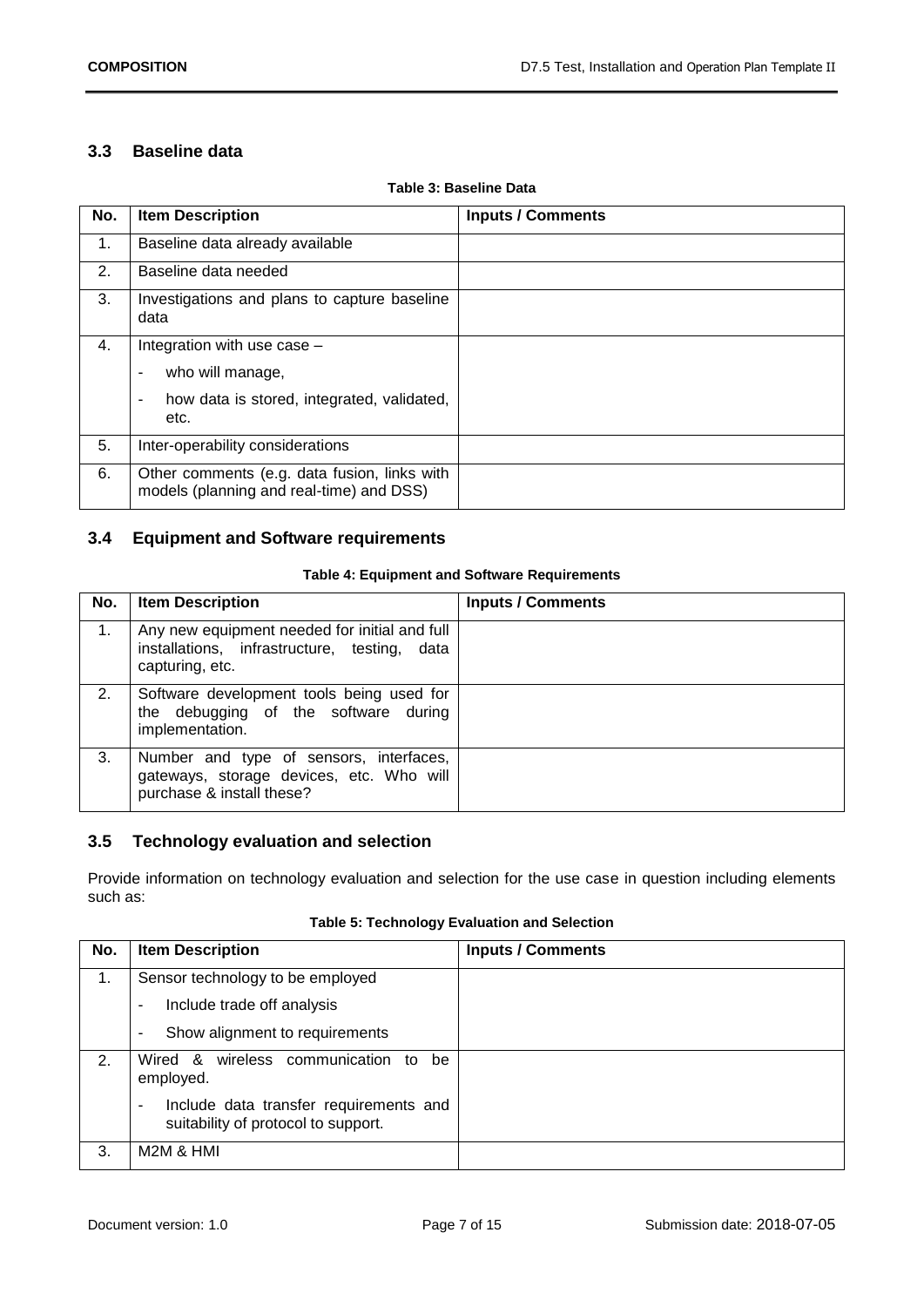| No. | <b>Item Description</b> | <b>Inputs / Comments</b> |
|-----|-------------------------|--------------------------|
| 4.  | Visualization           |                          |
| 5.  | Algorithms & Models     |                          |
| 6.  | Software                |                          |
|     | User requirements       |                          |

## <span id="page-7-0"></span>**3.6 Sensor evaluation and selection**

Provide information on sensor evaluation/selection for the use case in question including elements such as: State whether data is measured or from datasheet.

<span id="page-7-3"></span>

| No. | <b>Item Description</b>                                                              | <b>Inputs / Comments</b> |
|-----|--------------------------------------------------------------------------------------|--------------------------|
| 1.  | Sensor types and modalities                                                          |                          |
| 2.  | mechanical<br>Sensor<br>enclosure<br>and<br>requirements identified                  |                          |
| 3.  | Duty cycle requirements                                                              |                          |
| 4.  | Power consumption                                                                    |                          |
| 5.  | Energy harvesting compatibility                                                      |                          |
| 6.  | firmware/software<br>Algorithms/<br>supporting<br>needed (& who will source/develop) |                          |
| 7.  | Test specification                                                                   |                          |

#### **Table 6: Sensor Evaluation and Selection**

## <span id="page-7-1"></span>**3.7 Software Installations**

Provide details surrounding of new software implementation required to achieve use case requirements.

#### **Table 7: Software Installations**

<span id="page-7-4"></span><span id="page-7-2"></span>

| No. | <b>Item Description</b>                                                                                       | <b>Inputs / Comments</b> |
|-----|---------------------------------------------------------------------------------------------------------------|--------------------------|
| 1.  | Is the Software new or a modification of<br>existing site software?                                           |                          |
|     | Provide link to software download                                                                             |                          |
| 2.  | Has the SW been pre-tested offsite, if so<br>what was the result?                                             |                          |
| 3.  | Does the SW install require internal industry<br>partner qualification and validation (i.e. Life<br>Sciences) |                          |
| 4.  | Does it require internal Industry partner IT<br>personnel support                                             |                          |
| 5.  | Is there recovery plan if the return SW to old<br>revs if there is an issue                                   |                          |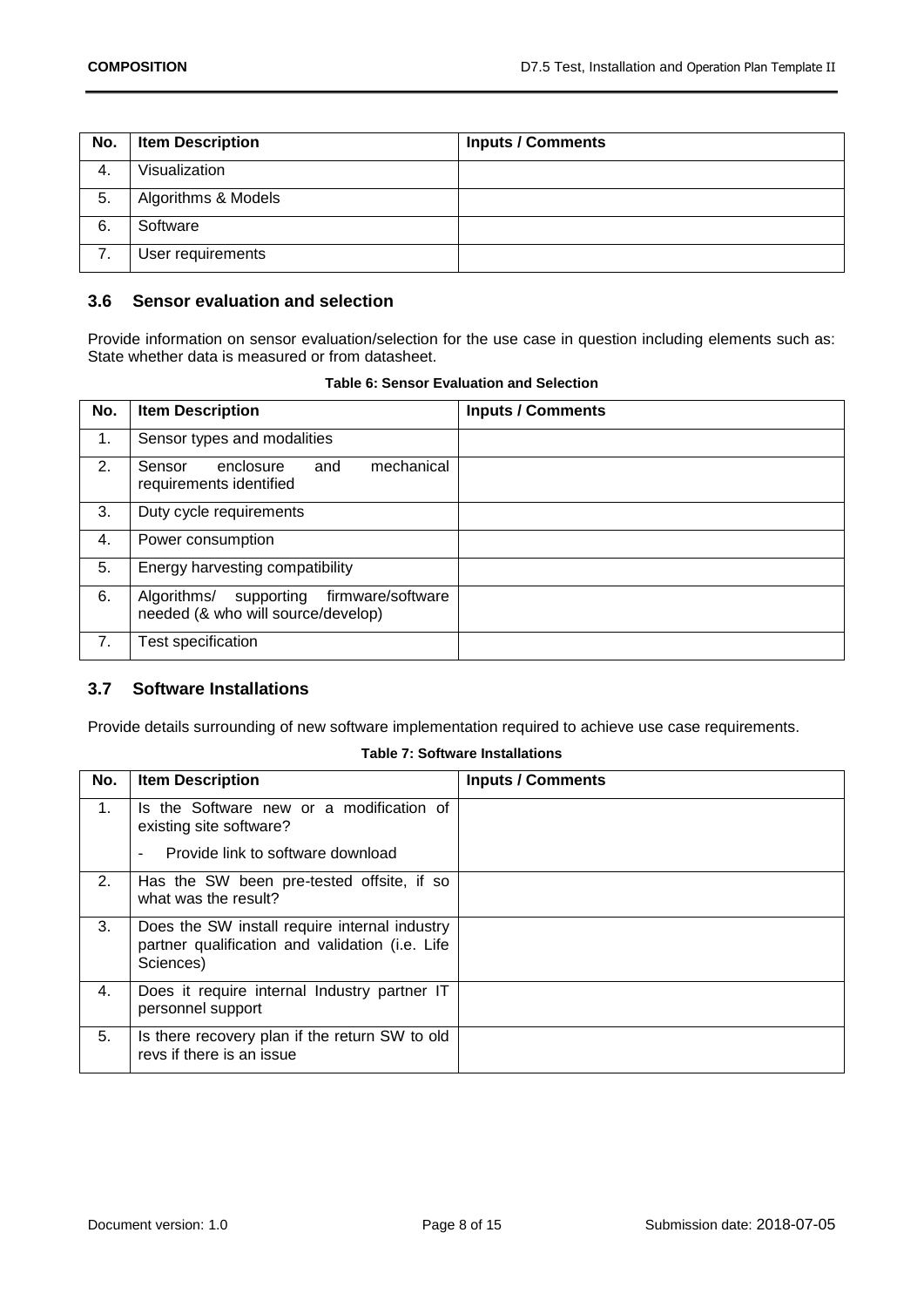## **3.8 Data management**

Provide details surrounding how data will be managed and stored for each of the use cases including detail where applicable on:

<span id="page-8-2"></span>

| No. | <b>Item Description</b>                                                                                                                                                                                                                                                                   | <b>Inputs / Comments</b> |
|-----|-------------------------------------------------------------------------------------------------------------------------------------------------------------------------------------------------------------------------------------------------------------------------------------------|--------------------------|
| 1.  | Where is data stored, how is it visualized,<br>who has/needs access?                                                                                                                                                                                                                      |                          |
| 2.  | Any algorithm development required. If so<br>who will do this?                                                                                                                                                                                                                            |                          |
| 3.  | Any visualization required. If so who will do<br>this?                                                                                                                                                                                                                                    |                          |
| 4.  | Links to models (planning, real time?) & DSS<br>(decision support systems)                                                                                                                                                                                                                |                          |
| 5.  | Data fusion requirements/opportunities                                                                                                                                                                                                                                                    |                          |
| 6.  | Provide a data flow diagram if applicable                                                                                                                                                                                                                                                 |                          |
| 7.  | Can the data being captured throughout the<br>use case life be stored, shared, used in<br>publications, etc. in accordance with the<br>project GA (grant agreement) and where<br>appropriate anonymization, aggregation, etc.<br>is used to protect individual and partner<br>institutes. |                          |

#### **Table 8: Data Management**

## <span id="page-8-0"></span>**3.9 Security and Privacy**

Provide details surround the Security and privacy elements relevant to the implementation of the test plan:

#### **Table 9: Security and Privacy**

<span id="page-8-3"></span><span id="page-8-1"></span>

| No. | <b>Item Description</b>                                                  | <b>Inputs / Comments</b> |
|-----|--------------------------------------------------------------------------|--------------------------|
| 1.  | Is the equipment or system accessible or<br>restricted                   |                          |
| 2.  | What level of security is required                                       |                          |
| 3.  | the data<br>source<br>Is.<br>open<br>source<br>or<br>confidential        |                          |
| 4.  | Is there any privacy issues with the accessed<br>data i.e. personal data |                          |
| 5.  | Are cameras required to capture the data                                 |                          |
| 6.  | Security clearance for project partners and<br>how to achieve            |                          |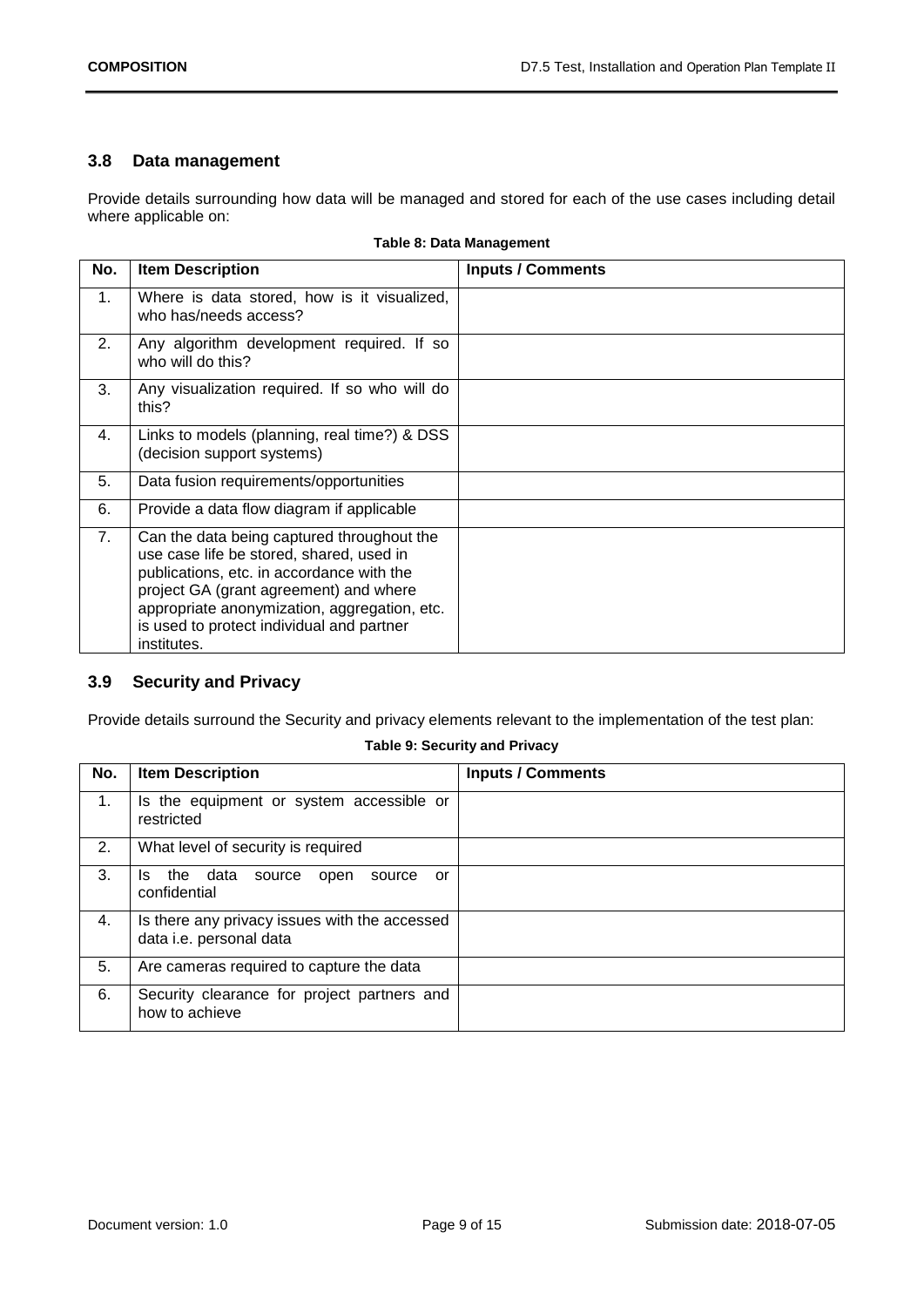## **3.10 Project management**

Details here should address the following:

#### **Table 10: Project Management**

<span id="page-9-1"></span>

| No. | <b>Item Description</b>                                                                                                                                                     | <b>Inputs / Comments</b> |
|-----|-----------------------------------------------------------------------------------------------------------------------------------------------------------------------------|--------------------------|
| 1.  | Identify team at each site involved (service<br>provider, industry partner) with clear lead for<br>each stage                                                               |                          |
| 2.  | Confirm various departments & people at<br>deployment site (outside COMPOSITION<br>team) are involved and aware                                                             |                          |
| 3.  | Schedule created + schedule<br>owner<br>assigned                                                                                                                            |                          |
| 4.  | Confirm plan, installation, operation and<br>maintenance plan is complete and reviewed<br>by all involved. Include consideration of<br>system / deployment fault detection. |                          |
| 5.  | Specific actions - who, what when?                                                                                                                                          |                          |
| 6.  | Staffing requirements at Deployment to<br>support implementation of test plan - number<br>of personnel, types of skills, skill levels,<br>expertise,                        |                          |
| 7.  | Deployment site personnel training required<br>to use COMPOSITION SW                                                                                                        |                          |

## <span id="page-9-0"></span>**3.11 Lessons learned**

(Capture for future deployments)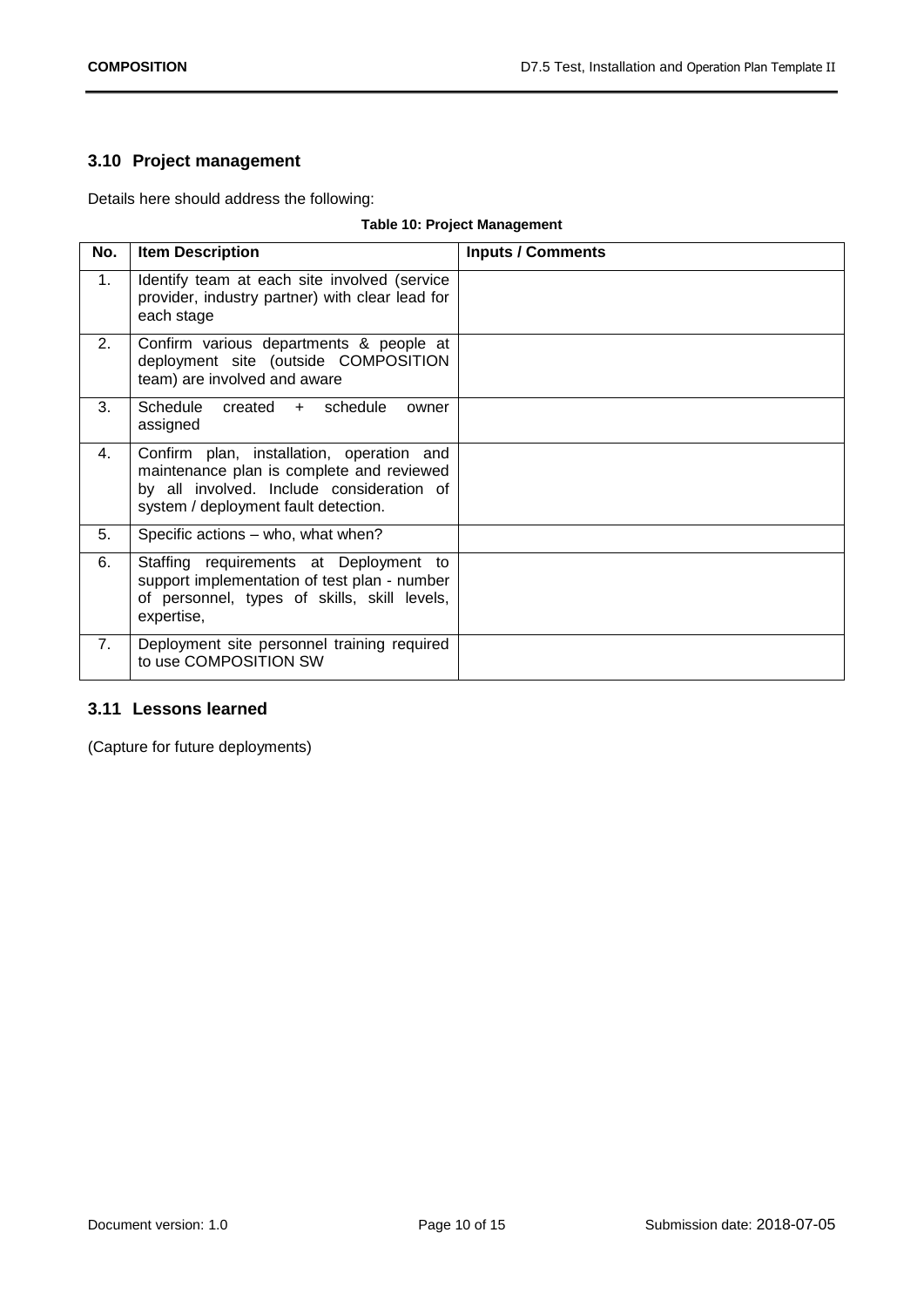## <span id="page-10-0"></span>**4 Initial Installation**

For larger installations it may be necessary to replicate this section for each phase. In that case update the document with each phase.

## <span id="page-10-1"></span>**4.1 Initial installation brief description**

Include details of the initial installation planned for the use case in question including information on:

<span id="page-10-4"></span>

| No. | <b>Item Description</b>                                                        | <b>Inputs / Comments</b> |
|-----|--------------------------------------------------------------------------------|--------------------------|
| 1.  | Size of the installation                                                       |                          |
| 2.  | Location - laboratory, industrial environment,<br>level in system architecture |                          |
| 3.  | Scope                                                                          |                          |
| 4.  | Schedule for completion<br>Include Gant chart<br>۰                             |                          |

**Table 11: Initial Installation Brief Description**

#### <span id="page-10-2"></span>**4.2 Test specification**

Include details of the expected test outcomes and procedures to include. The expectation is that a separate test specification document is created and its location referenced in this document. Below is a checklist of sections that should be included in this document.

<span id="page-10-5"></span>

| No. | <b>Item Description</b>                                                                                | <b>Inputs / Comments</b> |
|-----|--------------------------------------------------------------------------------------------------------|--------------------------|
| 1.  | <b>Test Specification document location</b>                                                            |                          |
| 2.  | Requirements – data, conditions, constraints                                                           |                          |
| 3.  | <b>Expected results</b>                                                                                |                          |
| 4.  | <b>Actual results</b><br>Provide location of test results document<br>٠<br>if recorded in separate doc |                          |
| 5.  | Schedule                                                                                               |                          |
| 6.  | Criteria - tolerances, samples                                                                         |                          |
| 7.  | initialisation,<br>Procedure<br>Set-up,<br>termination, equipment used                                 |                          |

## <span id="page-10-3"></span>**4.3 Project management summary & updates**

To be filled in at planning stage and any updates noted.

#### **Table 13: Project Management Summary and Updates**

<span id="page-10-6"></span>

| No. | <b>Item Description</b>                                      | <b>Inputs / Comments</b> |
|-----|--------------------------------------------------------------|--------------------------|
|     | Task owner & team assignment                                 |                          |
| 2.  | changes/updates/additions<br>Record<br>any<br>needed and why |                          |
| 3.  | Specific actions - who, what when?                           |                          |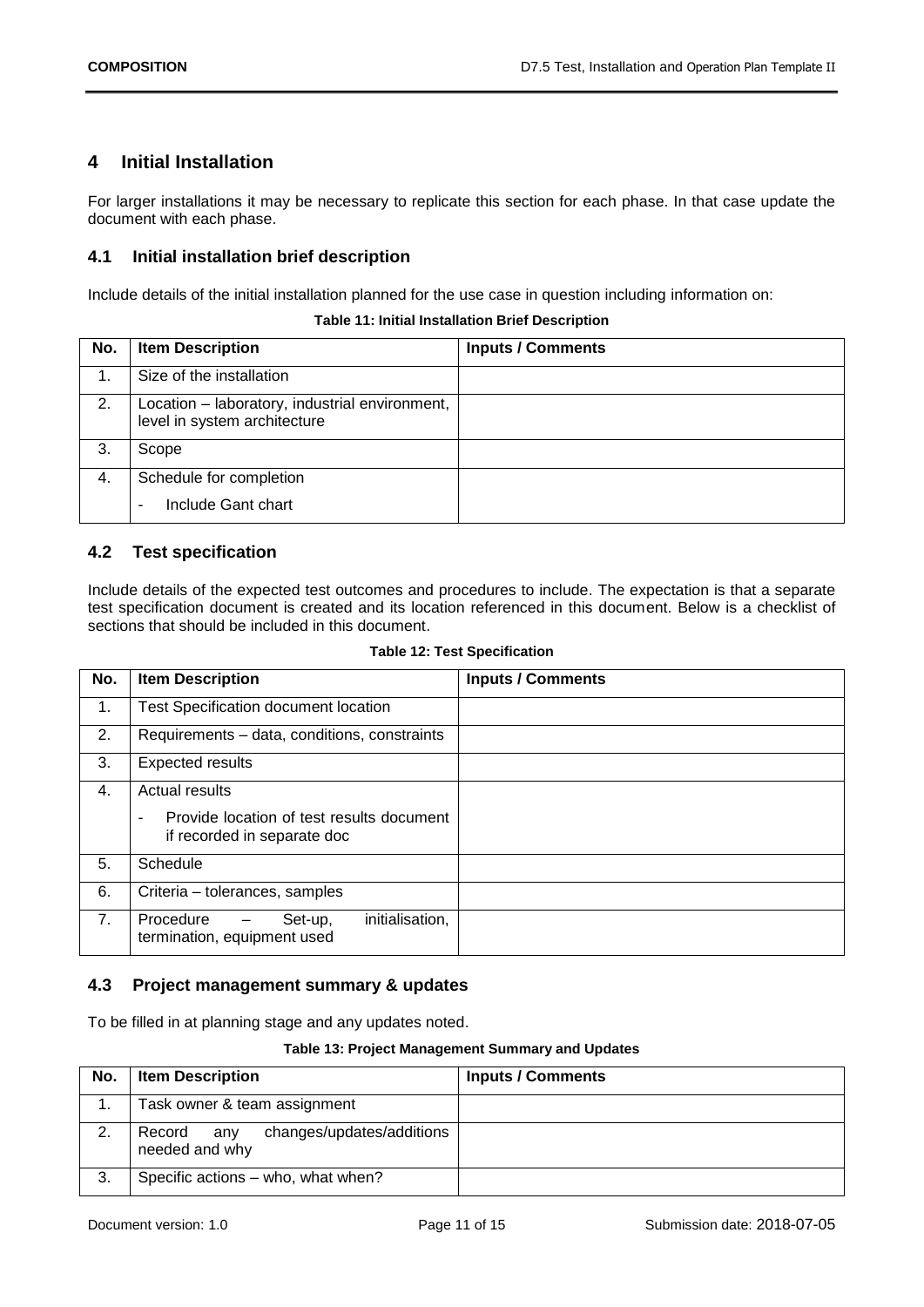## <span id="page-11-0"></span>**4.4 Data management summary & updates**

To be filled in at planning stage and any updates noted.

## **Table 14: Data Management Summary and Updates**

<span id="page-11-2"></span>

| No. | <b>Item Description</b>                                             | <b>Inputs / Comments</b> |
|-----|---------------------------------------------------------------------|--------------------------|
|     | Who will manage                                                     |                          |
| 2.  | How data is stored, integrated,<br>mined,<br>aggregated, anonymised |                          |
| 3.  | How will the data be visualized                                     |                          |

## <span id="page-11-1"></span>**4.5 Lessons learned**

(Capture for future deployments)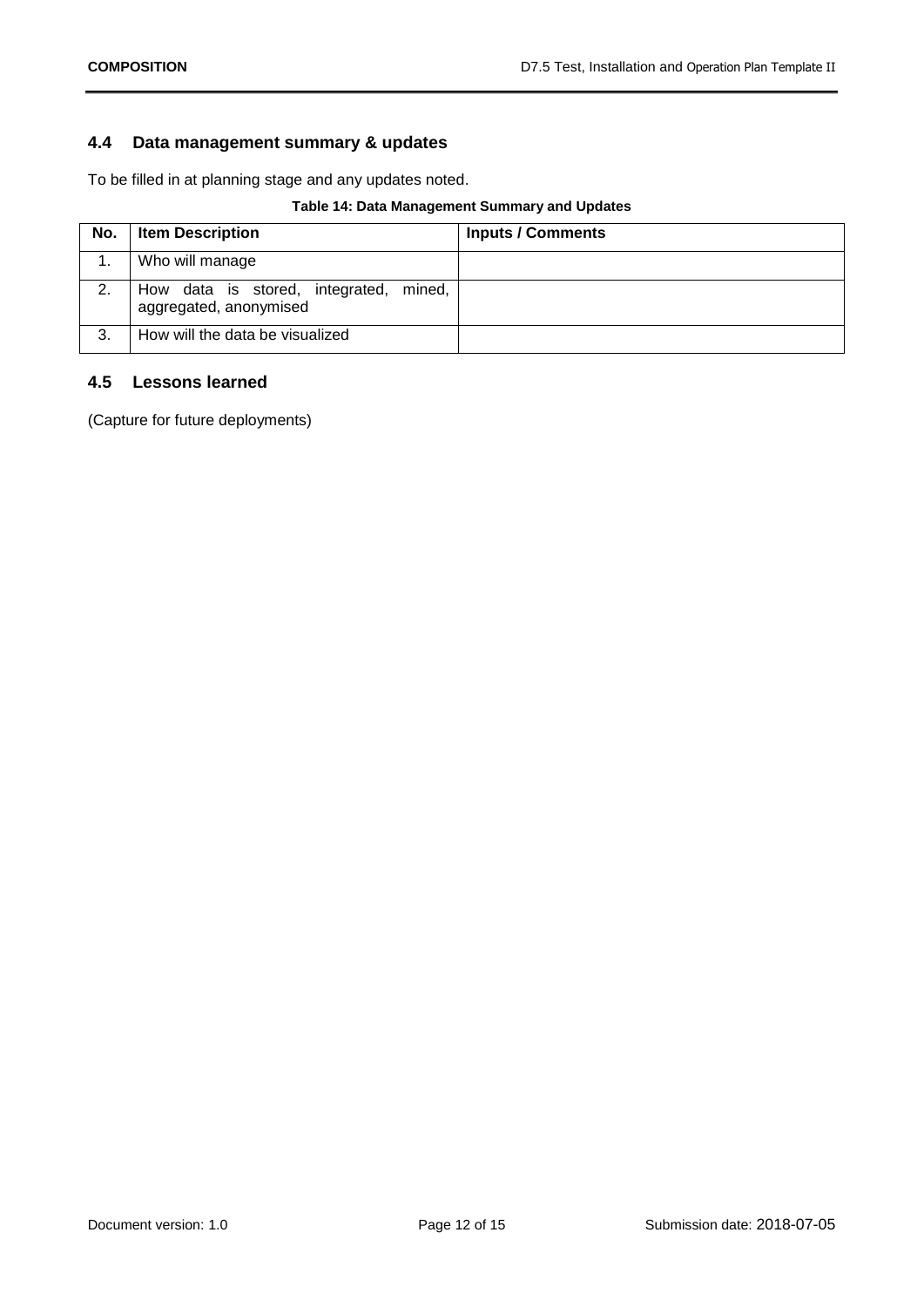## <span id="page-12-0"></span>**5 Operation & Maintenance**

#### <span id="page-12-1"></span>**5.1 Operation and maintenance brief description**

#### **Table 15: Operation and Maintenance Brief Description**

<span id="page-12-4"></span>

| No. | <b>Item Description</b>                                                                          | <b>Inputs / Comments</b> |
|-----|--------------------------------------------------------------------------------------------------|--------------------------|
| 1.  | <b>Size</b>                                                                                      |                          |
|     | Description of the scale of the<br>$\sim$<br>deployment, listing all equipment and<br>quantities |                          |
| 2.  | Location                                                                                         |                          |
| 3.  | Scope                                                                                            |                          |
|     | Description of what the deployment aims<br>$\blacksquare$<br>to achieve                          |                          |
| 4.  | Schedule                                                                                         |                          |

## <span id="page-12-2"></span>**5.2 Project management summary & updates**

<span id="page-12-5"></span>(Should be filled in at planning stage and any updates noted)

#### **Table 16: Project management Summary and Updates**

| No. | <b>Item Description</b>                                      | <b>Inputs / Comments</b> |
|-----|--------------------------------------------------------------|--------------------------|
| 1.  | Task owner & team assignment                                 |                          |
| 2.  | changes/updates/additions<br>Record<br>any<br>needed and why |                          |
| 3.  | Who to call if there is any maintenance<br>required?         |                          |
| 4.  | Who is checking the data and system daily?                   |                          |
| 5.  | Specific actions - who, what when?                           |                          |

#### <span id="page-12-3"></span>**5.3 Data management summary & updates**

(Should be filled in at planning stage and any updates noted)

#### **Table 17: Data management Summary and Updates**

<span id="page-12-6"></span>

| No. | <b>Item Description</b>                                          | <b>Inputs / Comments</b> |
|-----|------------------------------------------------------------------|--------------------------|
|     | Who will manage                                                  |                          |
| 2.  | How data is stored, integrated, mined,<br>aggregated, anonymised |                          |
| 3.  | How will the data be visualized                                  |                          |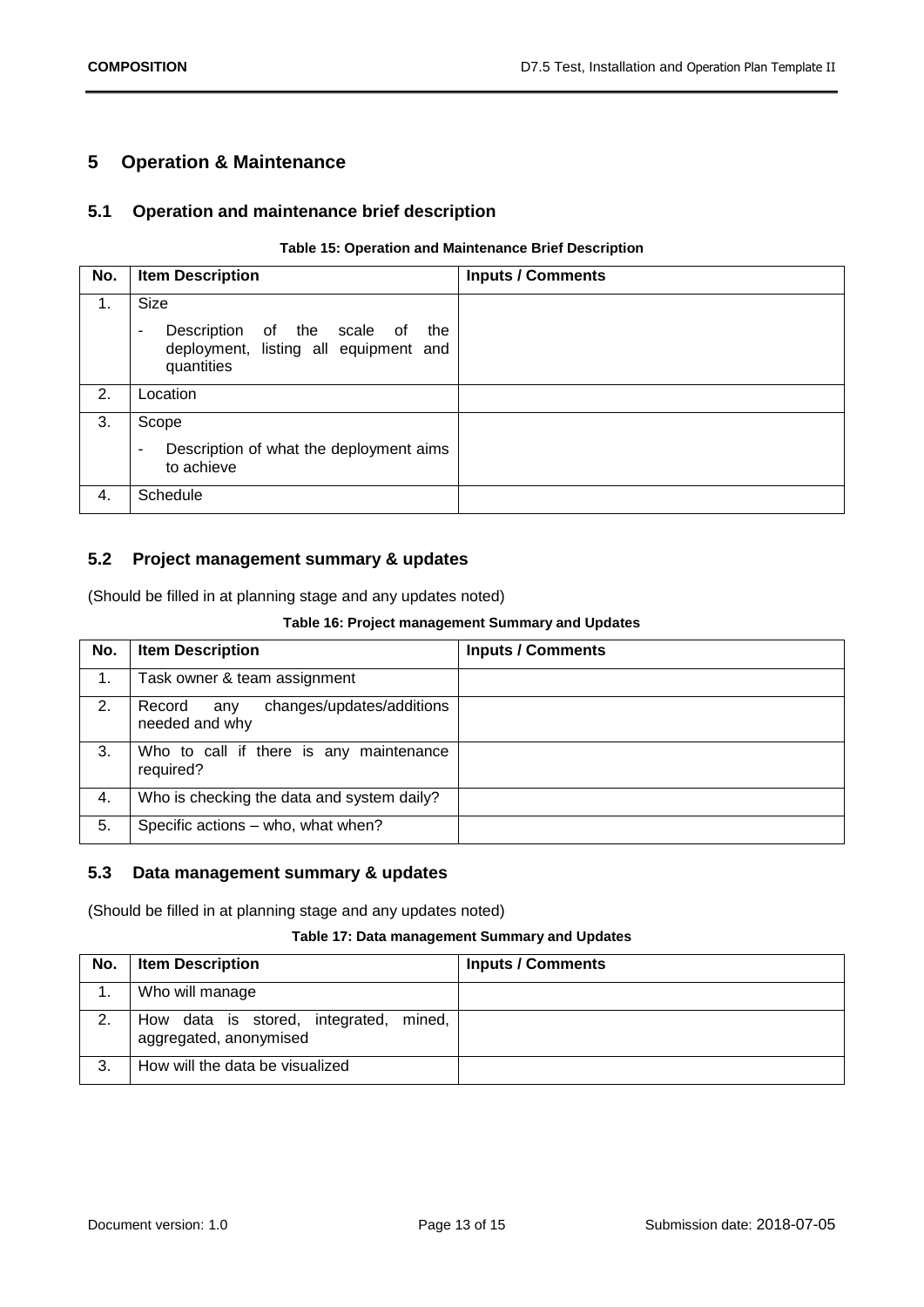## <span id="page-13-0"></span>**5.4 Pilot Partner training**

The pilot partners are typically the industrial partners who own the sites upon which pilots are deployed. Whilst the responsibility of design, deployment and maintenance rests with a specific research institution it may be required for the pilot partner to operate, maintain and configure pilots in their premises.

(Should be filled in at planning stage and any updates noted)

#### **Table 18: Pilot Partner Training**

<span id="page-13-1"></span>

| No. | <b>Item Description</b>                    | <b>Inputs / Comments</b> |
|-----|--------------------------------------------|--------------------------|
|     | Identify training needs                    |                          |
| 2.  | Pilot operation and configuration training |                          |
| 3.  | Pilot Maintenance training                 |                          |